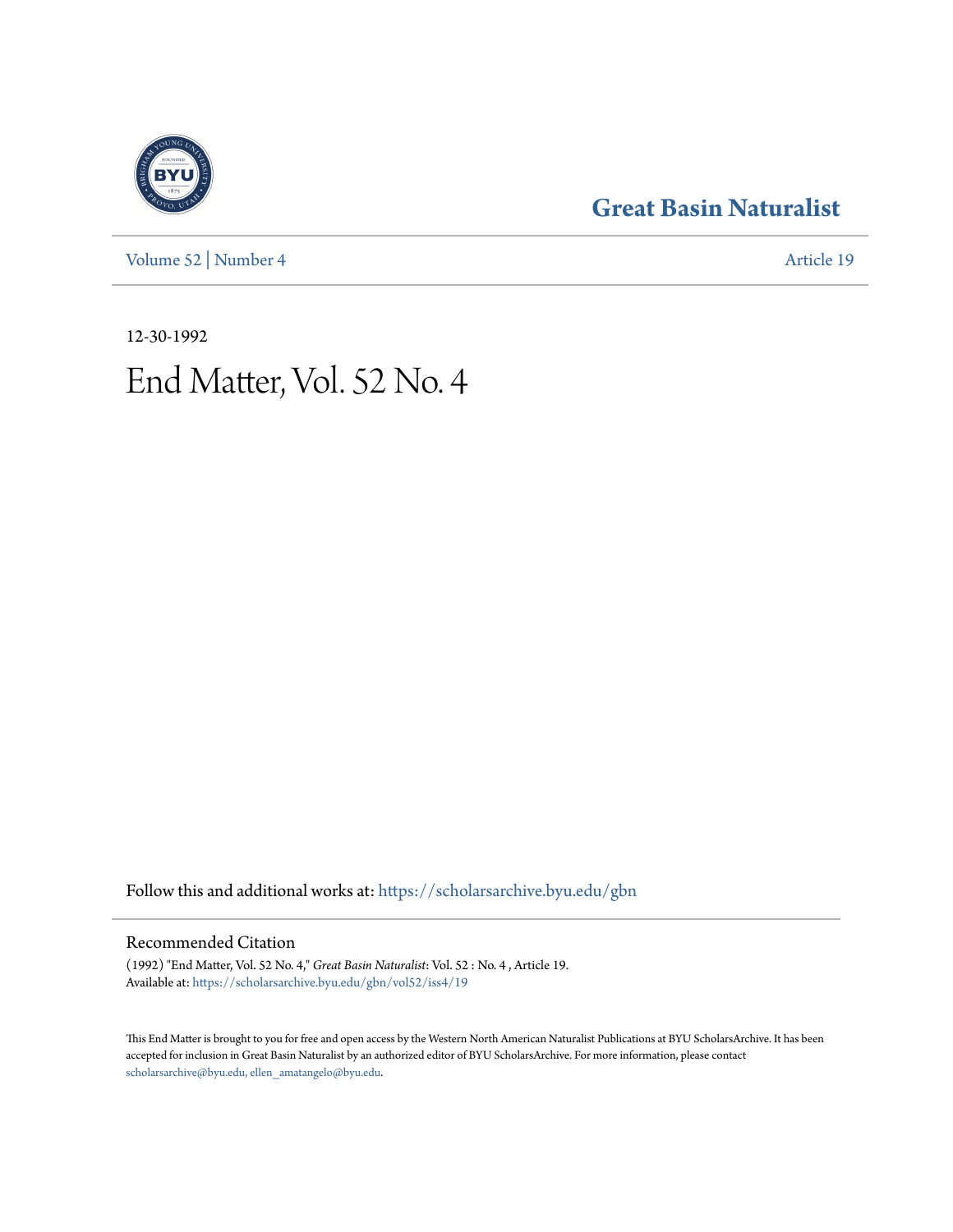#### INFORMATION FOR AUTHORS

The Great Basin Naturalist welcomes previously unpublished manuscripts pertaining to the biological natural history of western North America. Pref erence will be given to concise manuscripts of up to 12,000 words.

SUBMIT MANUSCRIPTS to James R. Barnes, Editor, Great Basin Naturalist, 290 MLBM, Brigham Young University, Provo, Utah 84602. A cover letter accompanying the manuscript must include phone number(s) of the author submitting the manuscript; it must also provide information describing the extent to which data, text, or illustrations have been used in other papers or books that are published, in press, submitted, or soon to be submitted elsewhere. Authors should adhere to the following guidelines; manuscripts not so pre pared may be returned for revision.

MANUSCRIPT PREPARATION. Consult Vol. 51, No. 2 of this journal for specific instructions on style and format. These instructions, GUIDELINES FOR MANUscripts Submitted to the Great Basin Naturalist, supply greater detail than those presented here in condensed form. The guidelines are printed at the back of the issue; additional copies are available from the editor upon request. Also, check the most recent issue of the Great Basin Naturalist for changes and refer to the CBE Style Manual, 5th edition (Council of Biology Editors, One Illinois Center, Suite 200, 111 East Wacker Drive, Chicago, IL 60601-4298 USA, PHONE: (312) 616-0800, FAX: (312) 616-0226; \$24).

TYPE AND DOUBLE SPACE all materials, including literature cited, table headings, and figure legends. Avoid hyphenated words at right-hand margins. Underline words to be printed in italics. Use stan dard bond  $(22 \times 28$  cm), leaving 2.5-cm margins on all sides.

SUBMIT 3 COPIES of the manuscript and the original on a 5.25- or 3.5-inch disk utilizing WordPerfect 4.2 or above. Number all pages and assemble each copy separately: title page, abstract and key words, text, acknowledgments, literature cited, appendices, tables, figure legends, figures.

TITIE PAGE includes an informative title no longer than 15 words, names and addresses of authors, a running head of fewer than 40 letters and spaces, footnotes to indicate change of address and author to whom correspondence should be addressed if other than the first author.

ABSTRACT states the purpose, methods, results, and conclusions of the research. It is followed by 6-12 key words, listed in order of decreasing importance, to be used for indexing.

TEXT has centered main headings printed in all capital letters; second-level headings are centered in upper- and lowercase letters; third-level headings begin paragraphs.

VOUCHER SPECIMENS. Authors are encouraged to designate, properly prepare, label, and deposit high-quality voucher specimens and cultures documenting their research in an established permanent collection, and to cite the repository in publication.

REFERENCES IN THE TEXT are cited by author and date: e.g., Martin (1989) or (Martin 1989). Multiple citations should be separated by commas and listed in chronological order. Use " et al." after name of first author for citations having more than two authors.

ACKNOWLEDGMENTS, under a centered main heading, include special publication numbers when appropriate.

LITERATURE CITED, also under a centered main heading, lists references alphabetically in the fol lowing formats:

- Mack, G. D., and L. D. Flake. 1980. Habitat rela tionships of waterfowl broods on South Dakota stock ponds. Journal of Wildlife Management 44: 695-700.
- Sousa, W. P. 1985. Disturbance and patch dynamics on rocky intertidal shores. Pages 101-124 in S. T. A. Pickett and P. S. White, eds., The ecology of natural disturbance and patch dy namics. Academic Press, New York.
- Coulson, R. N., and J. A. Witter. 1984, Forest entomolog)': ecology and management. John Wiley and Sons, Inc., New York. 669 pp.

TABLES are double spaced on separate sheets and designed to fit the width of either a single column or a page. Use lowercase letters to indicate foot notes.

PHOTOCOPIES OF FIGURES are submitted initially with the manuscript; editors may suggest changes. Lettering on figures should be large enough to withstand reduction to one- or two-column width. Originals must be no larger than  $22 \times 28$  cm.

NOTES. If the manuscript would be more appropriate as a short communication or note, follow the above instructions but do not include an abstract.

A CHARGE of \$45 per page is made for articles published; the rate for subscribers will be \$40 per page. However, manuscripts with complex tables and/or numerous half-tones will be assessed an additional charge. Reprints may be purchased at the time of publication (an order form is sent with the proofs).

#### FINAL CHECK:

- Cover letter explains any duplication of infor mation and provides phone number(s)
- 3 copies of the manuscript and WordPerfect disk
- Conformity with instructions
- Photocopies of illustrations